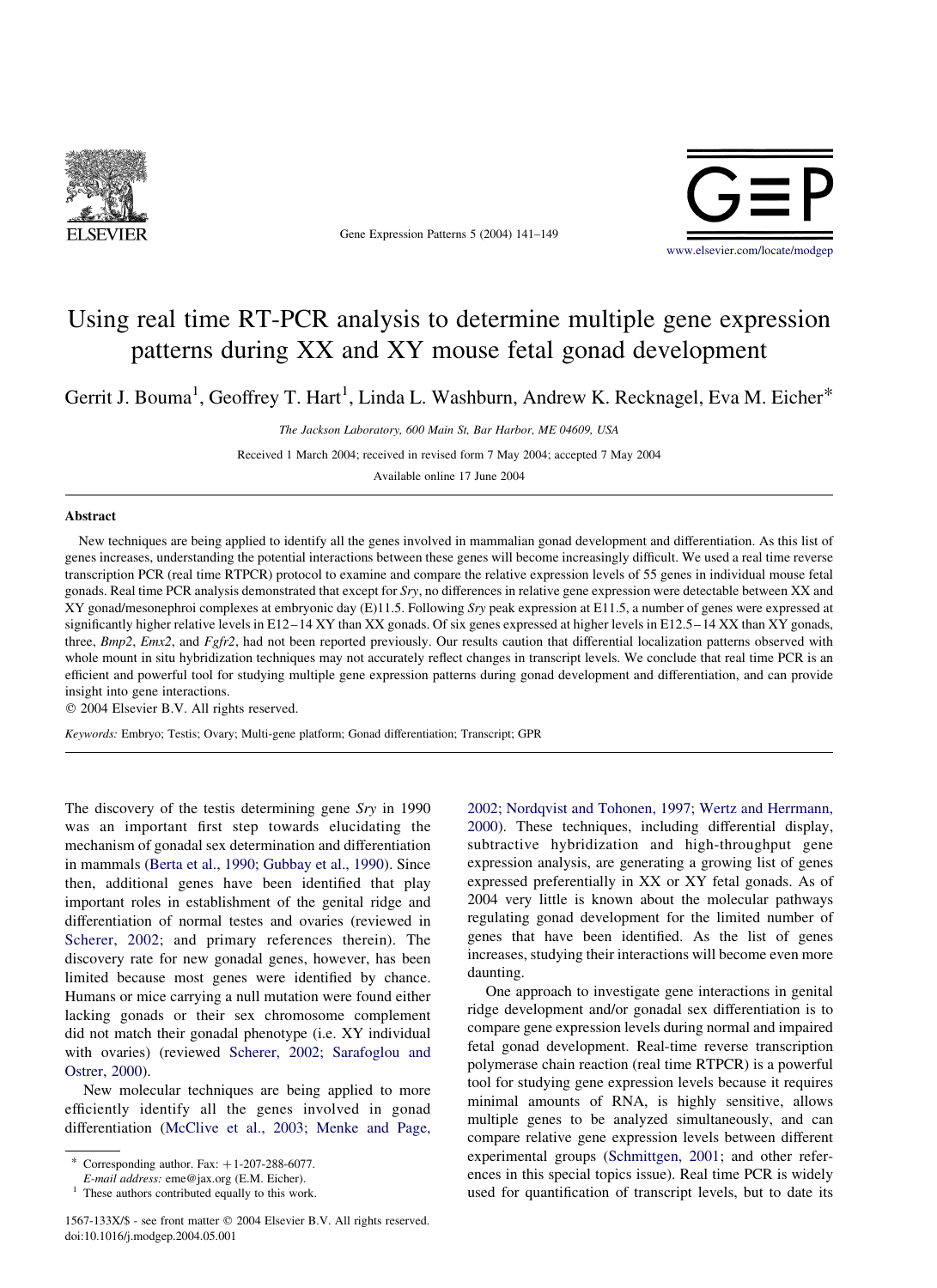application in monitoring gene expression levels during fetal gonad development and differentiation has been limited to single gene measurements (i.e. [Sarraj et al.,](#page-8-0) [2003\)](#page-8-0). The aim of this study was to utilize a real time PCR protocol to quantitatively examine and compare the relative expression levels of multiple genes during female and male fetal gonad development. The DNA binding fluorescent dye SYBR Green was chosen for detection chemistry because it yields reproducible results and allows multiple genes to be analyzed simultaneously. Here we report the relative expression level of 55 genes ([Table 1](#page-2-0)) during fetal gonad development in XX and XY mice.

# 1. Results and discussion

# 1.1. Primer validation

Because SYBR Green binding is not sequence specific, careful validation of the primer pairs was undertaken to ensure that only the target gene sequence was amplified. To verify the specificity of each primer pair, three requirements were fulfilled. First, a single gel band of the expected size was amplified for each primer pair when tested on a cDNA pool generated from embryonic and neonate XX and XY gonads. Second, the amplified PCR products corresponded to the target gene as determined by bidirectional DNA sequencing. Finally, a single PCR product and no primer dimers were generated by each primer pair as confirmed by dissociation curve analysis (data not shown).

#### 1.2. Real time PCR results

Significant differences in relative gene expression level between XX and XY gonads were determined using two methods: (1) Student's t-test on 18s ribosomal RNA (18s rRNA) normalized data, and (2) the software algorithm global pattern recognition (GPR) program [\(Akilesh et al.,](#page-7-0) [2003\)](#page-7-0). The results are shown in [Tables 2–4,](#page-3-0) and [Fig. 1.](#page-4-0)

## 1.2.1. Gene expression in E10.5 and E11.5 samples

Midday a vaginal plug was detected and noted as embryonic day (E)0 for the developing embryos. More accurate individual embryonic age was determined by counting tail somites, and fore and hind limb morphology ([Theiler, 1989](#page-8-0)). A list of genes expressed in XX and XY samples on E10.5 and E11.5 is presented in [Table 2](#page-3-0). Before E12, XY and XX gonads are morphologically indistinguishable and said to be 'undifferentiated' ([Tilmann and Capel,](#page-8-0) [2002\)](#page-8-0). Emx2, Lhx9, Nr5a1 (Sf1), and Wt1 transcripts were detected in E10.5 XX and XY samples. Previous studies have shown the importance of these genes in early gonad formation ([Birk et al., 2000; Kreidberg et al., 1993; Luo](#page-7-0) [et al., 1994; Miyamoto et al., 1997\)](#page-7-0). No differences in relative gene expression levels were observed between XX and XY samples at E10.5 or E11.5, with the exception of Sry ([Table 3\)](#page-3-0). Sry expression in the XY fetal gonad was observed from E11.5 until E13, after which transcript levels fell below the detection limit. In a separate study, we detected Sry expression in E11 XY samples (data not shown), in agreement with previously published work by [Hacker et al. \(1995\)](#page-8-0).

## 1.2.2. Gene expression in E12–14 XY gonads

From E12 through E14, when gonads and mesonephroi could be cleanly separated, a number of genes were expressed in XY gonads that were not expressed in XX gonads [\(Table 3](#page-3-0)). One example is Amh, a gene encoding a protein that induces regression of the internal female reproductive tract derivatives (Mullerian ducts) in male embryos. [Munsterberg and Lovell-Badge \(1991\)](#page-8-0) detected Amh transcripts in XY gonads at E12.5, but not E11.5 using radioactive in situ hybridization. Our results indicate that Amh is expressed at E12.

As noted in [Table 3,](#page-3-0) the genes encoding the steroidogenic enzymes Cyp11a1 and Cyp17a1 were expressed only in XY gonads. Cyp11a1, and Cyp17a1 were first detected at E12.5. This is in agreement with published work by [O'Shaughnessy et al. \(1998\)](#page-8-0) and moves the previous reported expression for these genes from E13 to E12.5 ([Table 3](#page-3-0)). Both enzymes are part of the steroidogenic pathway leading to testosterone synthesis and suggest that fetal Leydig cell differentiation immediately follows Sry expression in the developing testis ([Baker et al., 1999;](#page-7-0) [Jeays-Ward et al., 2003; O'Shaughnessy et al., 1998\)](#page-7-0). Early testosterone production by fetal Leydig cells is important for the stabilization of the Wolffian ducts and their differentiation into male internal genital ducts (reviewed in [Hughes, 2001](#page-8-0)).

# 1.2.3. Comparison between genes expressed in E12–14 XX and XY gonads

At E12, several genes were identified that had significantly different relative expression levels between XX and XY gonads [\(Table 4A](#page-4-0)). These genes are of particular interest because they are the first genes differentially expressed immediately after peak Sry expression in XY gonads at E11.5, and before obvious morphological differentiation occurs at E12.5.

In agreement with previous studies, Fgf9, Sf1, and Sox9 were expressed at higher levels in XY than XX gonads ([Table 4A\)](#page-4-0) [\(Colvin et al., 2001; Ikeda et al., 1996; da Silva](#page-8-0) [et al., 1996\)](#page-8-0). These genes are known to be critical for male gonadal sex differentiation.

A number of genes were expressed at similar transcript levels in E12–14 XX and XY gonads (data not shown). These genes include  $Wt1$  ( $Wt1 + KTS$ ,  $Wt1 - KTS$ ), Dmrt1, Cdh11, and Wnt5a. The developmental expression patterns observed for Wt1 and Dmrt1 confirm results reported by others ([Armstrong et al., 1993; De Grandi et al., 2000\)](#page-7-0). Similar gonad developmental expression data are unavailable for Wnt5a.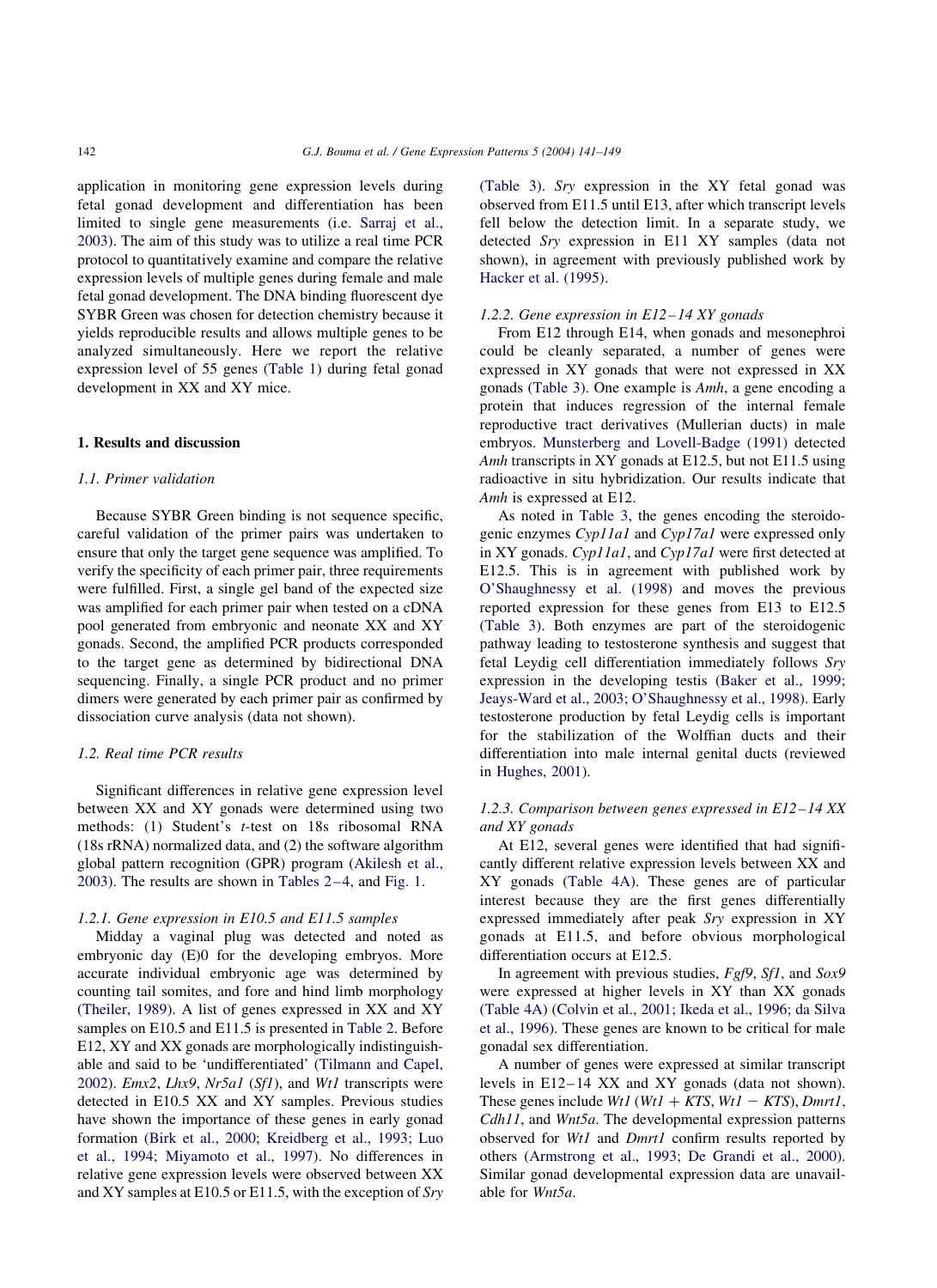<span id="page-2-0"></span>Table 1 Primer sequences for the 55 genes examined

| Gene symbol  | Name, synonym                                                                 | GenBank accession number | Primer sequence $(5'$ to $3'$ direction) |                               |
|--------------|-------------------------------------------------------------------------------|--------------------------|------------------------------------------|-------------------------------|
|              |                                                                               |                          | Forward                                  | Reverse                       |
| 18s rRNA     | 18s ribosomal RNA                                                             | X56974                   | GAGGCCCTGTAATTGGAATGAG                   | GCAGCAACTTTAATATACGCTATTGG    |
| Aard         | Alanine and arginine rich domain containing protein                           | NM_175503                | CATGAAAATGCAGCAGCTGAA                    | GCCTCGGACTCTCCACTATGC         |
| Adamts19     | A disintegrin-like and metalloprotease with throbospondin<br>type 1 motif, 19 | NM_175506                | GGTCACAACATGGGCATCAAC                    | CTGGACCATGAAACATCACCAA        |
| Amh          | Anti-mullerian hormone                                                        | NM 007445                | CTATTTGGTGCTAACCGTGGACTT                 | AAGGCTTGCAGCTGATCGAT          |
| <b>Bmp 2</b> | Bone morphogenetic protein 2                                                  | NM_007553                | ACACAGGGACACACCAACCAT                    | TGTGACCAGCTGTGTTCATCTTG       |
| Cbln1        | Cerebellin 1 precursor protein                                                | NM_019626                | TGTTTGTTCTCTGATGCTTGTCAAT                | AAAATTTGGCTATTCACACGTATGTT    |
| Cbln4        | Cerebellin 4 precursor protein                                                | NM_175631                | GGCACCGAGGAAAGGAATCTAT                   | TCACCAGCAAATGCAGAGATG         |
| Cdh11        | Cadherin 11                                                                   | AK028271                 | TGAAGATAGAGGCCGCCAAT                     | CCAAGAACATGGGAGGCTCAT         |
| Col2a1       | Procollagen type II alpha 1                                                   | NM 031163                | <b>TTCCTCCGTCTACTGTCCACTGA</b>           | CTACATCATTGGAGCCCTGGAT        |
| Col9a3       | Procollagen, type IX, alpha 3                                                 | NM 009936                | CAAGATTTATGGCAGCCCAATAC                  | TCTCTTGAGTGTTTTTATCTCATGGAA   |
| Cst9         | Cystatin 9                                                                    | NM_009979                | AAGAAAGCTCTGCCTCTCACCA                   | TCCACTGTGGGAATGAAATGAAC       |
| Cyp11a1      | P450scc, cholesterol side chain cleavage                                      | NM_019779                | ACATGGCCAAGATGGTACAGTTG                  | ACGAAGCACCAGGTCATTCAC         |
| CypI7aI      | Cytochrome P450, family 17, subfamily a,<br>polypeptide 1                     | NM_007809                | CTCCAGCCTGACAGACATTCTG                   | TCTCCCACCGTGACAAGGAT          |
| Cyp26b1      | Cytochrome P450, family 26, subfamily b,<br>polypeptide 1                     | NM 175475                | GAGAATGTGCGCAAGATCCTACT                  | TGGATGTCGCCAATGGAATT          |
| Dhh          | Desert hedgehog                                                               | NM_007857                | ACCCCGACATAATCTTCAAGGAT                  | <b>GTACTCCGGGCCACATGTTC</b>   |
| Dmrt1        | Doublesex and mab-3 related transcription factor 1                            | NM_015826                | GTGCCTGCTCAGACTGGAAAC                    | GATCTGGGACATGCTCTGGC          |
| Dtna         | Dystrobrevin alpha                                                            | NM_010087                | CCTGGTATGGCTGCCTCTTC                     | TGTTGACATCGGTATCGAAATCC       |
| Emx2         | Empty spiracles homolog 2                                                     | NM 010132                | TCCAAGGGAACGACACAAGTC                    | CAAAAGCGTGCTCTAGCCTTAAA       |
| Etd          | Embryonic testis differentiation                                              | NM_175147                | TTCTGGAACGCTGAGGTTTGTT                   | CTGGTATTATCCAATGGCCTCAA       |
| Fgf9         | Fibroblast growth factor 9                                                    | NM 013518                | TACTATCCAGGGAACCAGGAAAGA                 | TCGTTCATGCCGAGGTAGAGT         |
| Fgfr2        | Fibroblast growth factor receptor 2                                           | NM_010207                | GCCGTGATCAGTTGGACTAAGG                   | CAAGCATAGAGGCCGGAGTCT         |
| Fst          | Follistatin                                                                   | NM_008046                | CCAGGCAGCTCCACTTGTGT                     | AGTCACTCCATCATTTCCACAAAG      |
| Gapd         | Glyceraldehyde-3-phosphate dehydrogenase                                      | NM_008084                | GGGAAGCCCATCACCATCTT                     | GCCTTCTCCATGGTGGTGAA          |
| Gata2        | GATA binding protein 2                                                        | NM 008090                | CATGAAGAAGGAAGGGATCCAG                   | GGCGGTGACTTCTCTTGCAT          |
| Gata4        | GATA binding protein 4                                                        | NM_008092                | CCTGGAAGACACCCCAATCTC                    | AGGTAGTGTCCCGTCCCATCT         |
| Gpi1         | Glucose phosphate isomerase 1                                                 | NM_008155                | TCCGTGTCCCTTCTCACCAT                     | TGGCAGTTCCAGACCAGCTT          |
| Gpr7311      | G protein-coupled receptor 73-like 1                                          | NM_144944                | AAGATGGGAGGCTCCTGACA                     | CTGGAAACCTCGGCTCTTTCT         |
| Hhip         | Hedgehog-interacting protein                                                  | NM_020259                | TGCCACCAACAACTCAGAATG                    | CTAGGTCCCCATCCAGGACA          |
| <b>Hprt</b>  | Hypoxanthine guanine phosphoribosyl transferase                               | NM 013556                | CATTATGCCGAGGATTTGGAA                    | CACACAGAGGGCCACAATGT          |
| Hsd3b1       | Hydroxysteroid dehydrogenase-1 delta5-3-beta                                  | NM 008293                | ACATGGCTCTGGGAGTTATAAGGT                 | TTAGTGACTGGCAAGGCTTCTG        |
| Lhx9         | LIM homeobox protein 9                                                        | NM_010714                | TGGGAGTGGACATCGTGAATT                    | GAAAGAAGTTCGCATCCGTTTG        |
| Mc2R         | Melanocortin 2 receptor                                                       | NM_008560                | CCTTCTGCCCAAATAACCCTTA                   | TGGGCTCCGAAAGGCATATA          |
| Mro          | Maestro                                                                       | AK017067                 | CAAGATTCGCTCTTAGGCCATTT                  | TGGAAACTCGGCACCTTTCT          |
| Ngfr         | Nerve growth factor receptor                                                  | NM_033217                | <b>GTAGCCTGCCCCTGACCAA</b>               | GCCTCGTGGGTAAAGGAGTCT         |
| Nr0b1        | Nuclear receptor subfamily 0 group B<br>member1, Dax1                         | NM_007430                | GCCCTTTTCCTGCTGAGATTC                    | TCACAGCTTTGCACAGAGCAT         |
| Nr5a1        | Nuclear receptor subfamily 5 group A<br>member1, steroidogenic factor 1 (Sf1) | NM_139051                | CGCAACAACCTTCTCATTGAGA                   | TGGATCCCTAATGCAAGGAGTCT       |
| Pdgfa        | Platelet derived growth factor alpha                                          | NM_008808                | CAGTGTCAAGGTGGCCAAAGT                    | TGGTCTGGGTTCAGGTTGGA          |
| Pdgfra       | Platelet derived growth factor receptor alpha<br>polypeptide                  | NM_011058                | <b>TCTGTGACCTTTAAGGATGCTTCA</b>          | <b>GATGCCCACATAGCCTTCATTC</b> |

(continued on next page) 143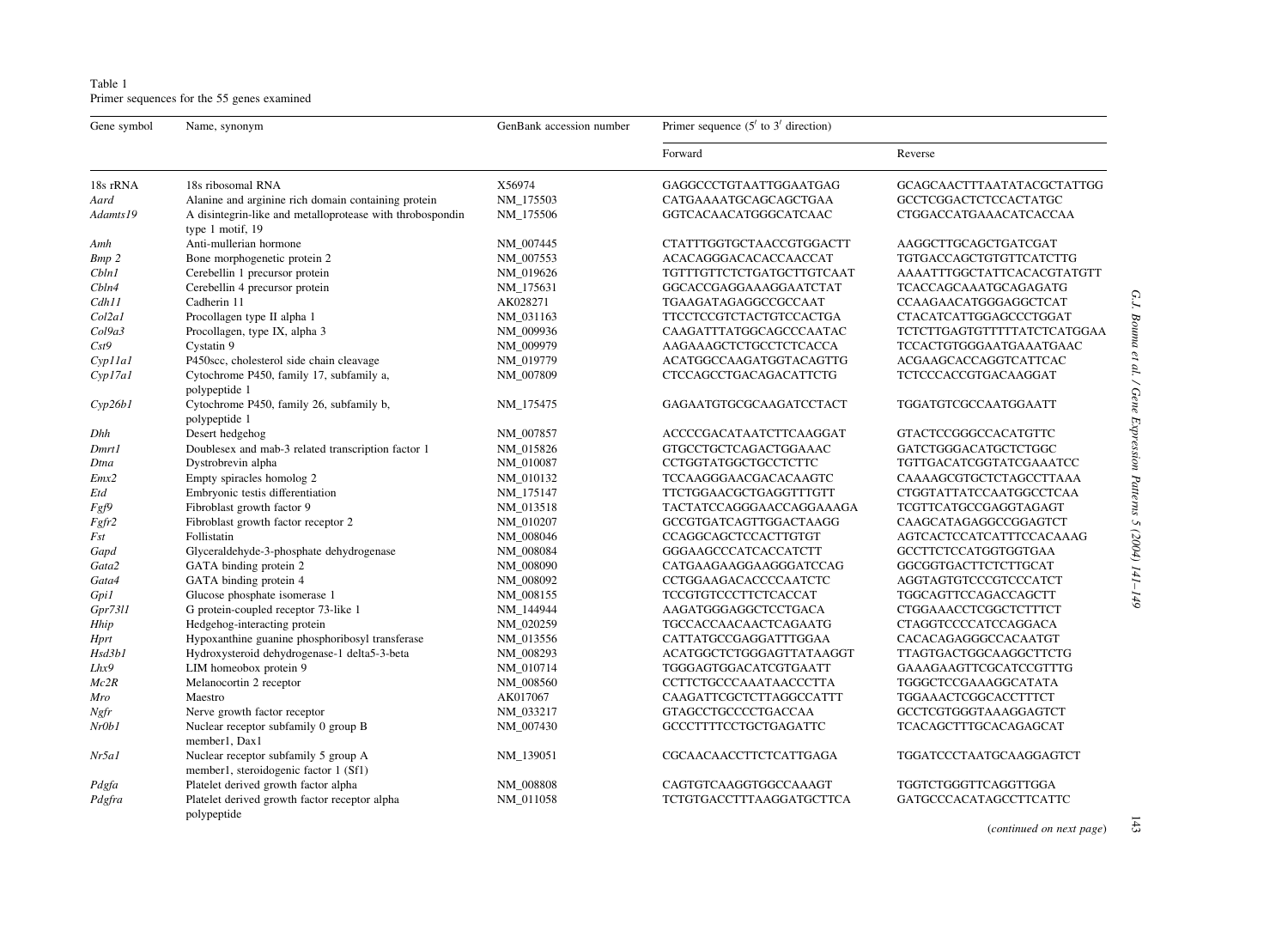<span id="page-3-0"></span>

| Table 1 (continued) |                                                             |                          |                                          |                                 |
|---------------------|-------------------------------------------------------------|--------------------------|------------------------------------------|---------------------------------|
| Gene symbol         | Name, synonym                                               | GenBank accession number | Primer sequence $(5'$ to $3'$ direction) |                                 |
|                     |                                                             |                          | Forward                                  | Reverse                         |
| Ptgds               | Prostaglandin D2 synthase (brain)                           | AB006361                 | GCTCTTCGCATGCTGTGGAT                     | <b>GCCCCAGGAACTTGTCTTGTT</b>    |
| $q$ k               | Quaking                                                     | NM 021881                | GAAATGGAAACGAAGGAGAAGC                   | CGCTCGAGGTGGTTGAAGAT            |
| Ren1                | Renin 1 structural                                          | NM 031192                | CACCCCAGACCTTCAAAGTCA                    | <b>TCAGAGGACTCATAGAGGCTGTGA</b> |
| <i>Scarb1</i>       | Scavenger receptor class B member 1                         | NM 016741                | CTCCCAGACATGCTTCCCATA                    | CAGATGGATCCTGCTGAAATTCT         |
| Serpine2            | Serine (or cysteine) proteinase inhibitor, clade            | NM 009255                | ACGGTGATGCGATATAATGTAAACG                | CATTCCTGAGAAACACAGCATTG         |
|                     | E, member 2                                                 |                          |                                          |                                 |
| Sostdc1             | Sclerostin domain containing 1                              | NM_025312                | <b>TACACCCGTCAGCACAACGA</b>              | <b>CTCAGACTGTGCTTGCTGGATT</b>   |
| Sox9                | SRY-box containing gene 9                                   | NM 011448                | AAGAAAGACCACCCCGATTACA                   | CAGCGCCTTGAAGATAGCATT           |
| Sry                 | Sex determining region of chromosome Y                      | NM_011564                | <b>TTATGGTGTGGTCCCGTGGT</b>              | GGCCTTTTTTCGGCTTCTGT            |
| <b>StAR</b>         | Steroidogenic acute regulatory protein                      | NM 011485                | <b>TCTCTAGTGTCTCCCACTGCATAGC</b>         | <b>TTAGCATCCCCTGTTCGTAGCT</b>   |
| Tcf21               | Transcription factor 21, capsulin, podocyte-expressed 1     | NM 011545                | GACCTTCAAGAGGTGGAGATGCT                  | <b>CCTTCTGTGGAGACCCGTTCT</b>    |
| Tdl                 | Testis specific beta defensin-like                          | NM 145157                | AACAGGCCTACTTCTACTGCAGAAC                | <b>TGGCCAGTGCTTCTCGTAAGA</b>    |
| Vnn1                | Vanin 1                                                     | NM 011704                | <b>TGGCCAAGAACAACTCCATCT</b>             | CACCACATCAGTGTTGTACTGGAAT       |
| Wnt5a               | Wingless-realted MMTV integration site 5a                   | NM 009524                | CGCTAGAGAAAGGGAACGAATC                   | <b>TTACAGGCTACATCTGCCAGGTT</b>  |
| Wt1                 | Wilms tumor homolog                                         | NM 144783                | CGGTCCGACCATCTGAAGAC                     | GTTGTGATGGCGGACCAATT            |
| $WtI + KTS$         |                                                             | NM 144783                | AAAAGACACCAAAGGAGACACACA                 | AGGGCTTTTCACTTGTTTTACCTGTA      |
| $WtI - KTS$         |                                                             | NM_144783                | AAAAGACACCAAAGGAGACACACA                 | GCTGAAGGGCTTTTCACCTGTAT         |
| $Z$ fpm $2$         | Zinc finger protein multitype 2, friend<br>of Gata 2 (Fog2) | NM_011766                | GAGTAAACCCCGGCAGATCAA                    | <b>GCTTCCCTCCAGTGGAAAGTC</b>    |

| ì                                                          |
|------------------------------------------------------------|
| ī                                                          |
|                                                            |
|                                                            |
|                                                            |
|                                                            |
|                                                            |
|                                                            |
|                                                            |
|                                                            |
|                                                            |
|                                                            |
|                                                            |
|                                                            |
|                                                            |
|                                                            |
|                                                            |
|                                                            |
|                                                            |
|                                                            |
|                                                            |
|                                                            |
|                                                            |
|                                                            |
|                                                            |
|                                                            |
|                                                            |
|                                                            |
|                                                            |
|                                                            |
|                                                            |
|                                                            |
|                                                            |
|                                                            |
| $\ddot{\cdot}$                                             |
| G I                                                        |
| j                                                          |
|                                                            |
|                                                            |
|                                                            |
|                                                            |
|                                                            |
|                                                            |
|                                                            |
| í                                                          |
|                                                            |
|                                                            |
| Į                                                          |
|                                                            |
|                                                            |
|                                                            |
| ï                                                          |
|                                                            |
|                                                            |
|                                                            |
|                                                            |
|                                                            |
|                                                            |
|                                                            |
| J                                                          |
|                                                            |
|                                                            |
|                                                            |
|                                                            |
|                                                            |
|                                                            |
| Ì                                                          |
|                                                            |
|                                                            |
|                                                            |
|                                                            |
|                                                            |
|                                                            |
| $\ddot{\phantom{0}}$                                       |
|                                                            |
|                                                            |
|                                                            |
| Bound et al. / Gene Expression Patterns 5 (2004) $141-149$ |
|                                                            |

| -verage $Ct \leq 37.5$ | Genes expressed before E12 in XX and XY tissues, as defined by having an |  |
|------------------------|--------------------------------------------------------------------------|--|
|                        |                                                                          |  |
|                        |                                                                          |  |
|                        |                                                                          |  |
|                        |                                                                          |  |
|                        |                                                                          |  |
|                        |                                                                          |  |
|                        |                                                                          |  |
|                        |                                                                          |  |
|                        |                                                                          |  |
|                        |                                                                          |  |
|                        |                                                                          |  |
|                        |                                                                          |  |
|                        |                                                                          |  |
|                        |                                                                          |  |
|                        |                                                                          |  |

| מיטים ⊃יט טבייט         |                                  |                              |
|-------------------------|----------------------------------|------------------------------|
| First deceed in E10.5   |                                  | First deceed in E11.5        |
| sanples                 |                                  | gonad/mesonephroic complexes |
| Aard                    | Hhip                             | CypIIal                      |
| Adamts19                | Lhx9                             | <b>Dmrl</b>                  |
| Bmp2                    | Mc2R                             | $S\mathcal{D}$               |
| <b>Cbln1</b>            | Mro                              |                              |
| Cbln4                   | Ngfr                             |                              |
| <b>Cdh<sub>11</sub></b> | Pdgfa                            |                              |
| Col2al                  | Pdgfra                           |                              |
| $\mathcal{C}$ ol $9a3$  | Šk                               |                              |
| <b>Cyp26b1</b>          | ScarbI                           |                              |
| $_{D\alpha xI}$         | Serpine <sub>2</sub>             |                              |
| Dtna                    | ЯI                               |                              |
| Emx2                    | <b>Sostdc1</b>                   |                              |
| $Fg\mathcal{P}$         | $S\alpha x$ 9                    |                              |
| $Fgfr2$                 | StAR                             |                              |
| Fog2                    | Tef21                            |                              |
| Fst                     | $VmI$                            |                              |
| Gata <sub>2</sub>       | WntSa                            |                              |
| Gard                    | $W1(+$ and $-$ KTS) <sup>a</sup> |                              |
| Gpr7311                 |                                  |                              |
| p                       | Lee and Haber, 2001.             |                              |
|                         |                                  |                              |

gonads express lower transcript levels. Thus, while gene localization patterns obtained with WISH may not accurately reflect gene expression levels, WISH combined with transcripts levels whereas a greater number of cells in XY These seemingly conflicting results, in fact, may not be different if fewer cells in  $XX$  gonads express higher  $Cdh1$ ovaries along the gonad/mesonephros boundary, whereas<br> $Cdh11$  transcripts were localized throughout the E13.5 (WISH), which revealed that Cdh11 was localized in E13.5 rately reflect gene expression levels, WISH combined with localization patterns obtained with WISH may not accugonads express lower transcript levels. Thus, while gene transcripts levels whereas a greater number of cells in XY different if fewer cells in XX gonads express higher These seemingly conflicting results, in fact, may not be levels to cellular localization patterns obtained with WISH. [and Page \(2002\)](#page-8-0) discrepancy between our results and the results of E13.5 XX and XY gonads are similar. The apparent testis. Our results indicate that ovaries along the gonad/mesonephros boundary, whereas (WISH), which revealed that observations are based on wholemount in situ hybridization at higher levels in E13.5 XY than XX gonads. Their [Menke and Page \(2002\)](#page-8-0) transcripts were localized throughout the E13.5 is an example of comparing total transcript reported that Cdh<sub>11</sub> was localized in E13.5 transcript levels in Cdh<sub>11</sub> is expressed [Menke](#page-8-0)

Genes expressed in XY but not XX gonads Table 3<br>Senesse in XY but not XX gonads

| Gene                                                |              | <b>Expression</b> period |
|-----------------------------------------------------|--------------|--------------------------|
| $Amh^a$                                             | $E12-14$     |                          |
| Chln I <sup>a</sup>                                 | $E12-14$     |                          |
| $\mathit{Col9a3}$                                   | $E12 - 14$   |                          |
| $\mathcal{C}st\mathcal{G}^a$                        | $E12-14$     |                          |
| $CypIId$                                            | $E12.5 - 14$ |                          |
| $C\!\!\!\gamma p I7aI^{\rm a}$                      | $E12.5 - 14$ |                          |
| $\mathcal{C}\gamma p26bl^{\rm a}$                   | $E12 - 14$   |                          |
| Mc2R                                                | $E12 - 14$   |                          |
| $\mathcal{P} \mathcal{I} \mathcal{S} d \mathcal{S}$ | $E12-14$     |                          |
| $\mathit{Reml}$                                     | $E12 - 14$   |                          |
| $S\mathcal{P}^\mathit{a}$                           | E11.5-12.5   |                          |
| a Not averaced in VV and VV maconanheoi             |              |                          |

Not expressed in XX and XY mesonephroi. Not expressed in XX and XY mesonephroi.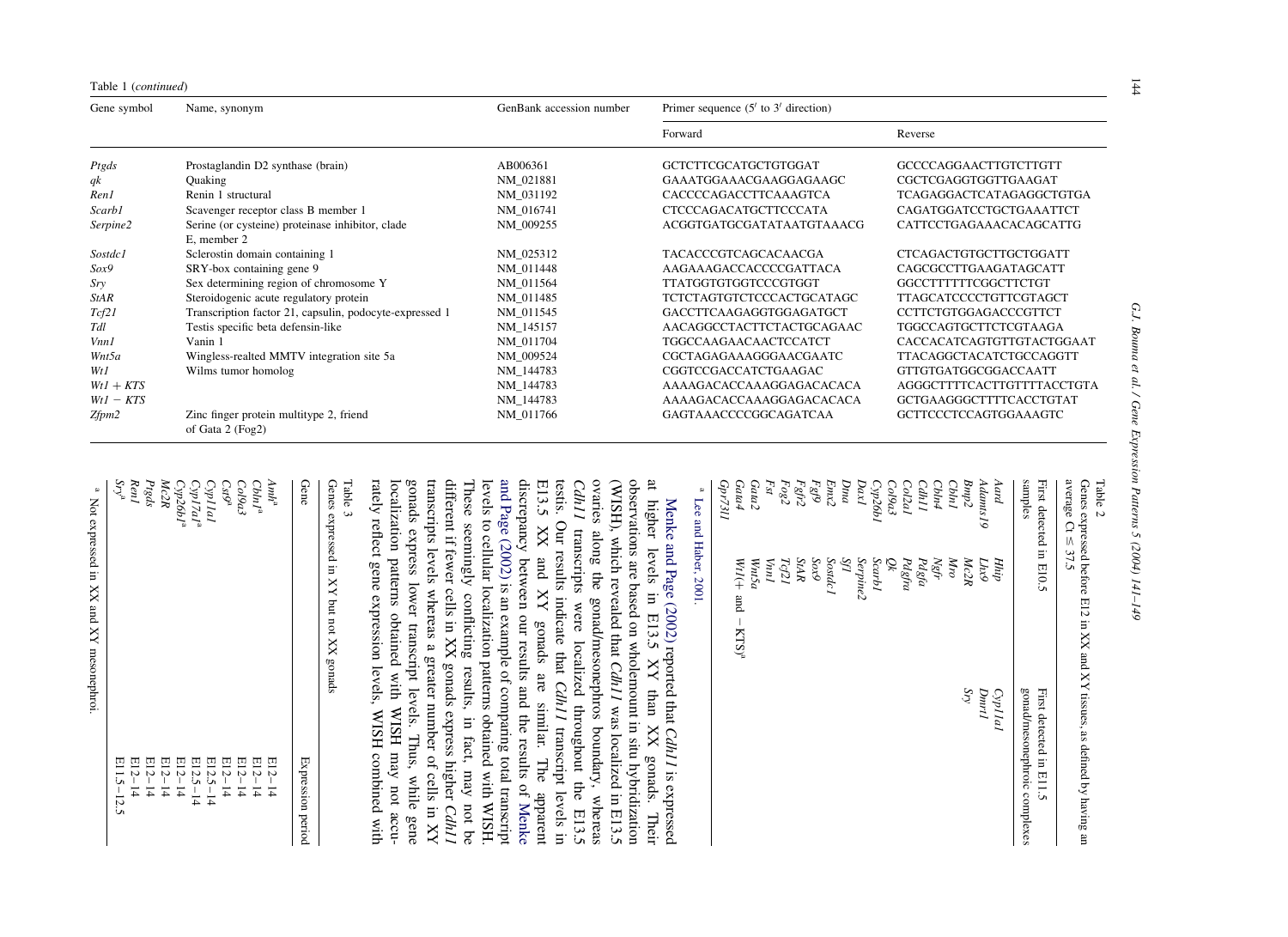<span id="page-4-0"></span>Table 4A Genes expressed at significantly higher relative levels (GPR score  $\geq 0.4$  and  $P < 0.05$ ) in XY compared to XX fetal gonads

| Gene        | Developmental time period |             |           |                          |             |
|-------------|---------------------------|-------------|-----------|--------------------------|-------------|
|             | E12                       | E12.5       | E13       | E13.5                    | E14         |
| Aard        | 0.656                     | 0.829       | 0.829     | <b>ST</b>                | 0.767       |
| Cbln4       | 0.594                     | 0.743       | 0.743     | <b>ST</b>                | 0.633       |
| Col2a1      | 0.406                     | 0.400       | 0.486     | 0.639                    |             |
| $Dhh^a$     | 0.406                     | 0.813       | 0.857     | 0.972                    | 0.800       |
| Dtna        |                           | 0.714       | <b>ST</b> | 0.611                    | <b>ST</b>   |
| $Etd^a$     |                           | 0.571       | 0.857     | 0.806                    | 0.567       |
| Fgf9        | 0.531                     | 0.514       |           |                          |             |
| Fog2        |                           |             | 0.400     | $\overline{\phantom{0}}$ |             |
| Gata2       |                           |             | 0.743     | 0.778                    |             |
| Gata4       |                           |             | 0.486     |                          | GPR (0.400) |
| Gpr7311     | 0.406                     | 0.800       | 0.800     |                          | 0.767       |
| Hhip        |                           | 0.743       | 0.714     | 0.778                    | 0.600       |
| Hsd3b1      |                           | 0.600       | 0.857     | 0.750                    | 0.633       |
| Lhx9        |                           |             |           | 0.639                    | GPR (0.433) |
| Mro         | 0.406                     | 0.600       | 0.486     | $\overline{\phantom{0}}$ | 0.633       |
| Ngfr        |                           | 0.571       | 0.543     | 0.583                    | 0.433       |
| Pdgfa       |                           | GPR (0.457) | 0.457     | GPR (0.472)              | GPR (0.433) |
| Pdgfra      |                           | 0.429       | 0.543     | 0.556                    | GPR (0.467) |
| Оk          |                           |             | 0.571     |                          |             |
| Scarb1      |                           | GPR (0.400) | 0.657     | <b>ST</b>                | 0.633       |
| Serpine2    | 0.563                     | 0.486       | 0.829     | 0.778                    | 0.667       |
| Sf1         |                           |             | 0.457     | 0.417                    | 0.633       |
| Sostdc1     |                           |             |           | 0.750                    | 0.967       |
| Sox9        |                           | 0.657       | 0.743     | 0.667                    | 0.667       |
| <b>StAR</b> |                           |             | 0.686     | 0.778                    | 0.833       |
| Tcf21       |                           | 0.457       | 0.571     | 0.611                    |             |
| Tdl         | 0.563                     | 0.743       | 0.829     | 0.944                    |             |
| Vnn1        | <b>ST</b>                 | 0.629       | 0.571     | 0.611                    |             |

GPR scores indicate the fraction of normalizer genes to which the gene was found to be significantly different. ST, Student's t-test. Significantly different  $(P < 0.05)$  between XY and XX using Student's t-test on normalized data using 18s rRNA. GPR, Global pattern recognition. Significantly different between XX and XY using GPR software algorithm. – , Not significantly different between XX and XY using either GPR software algorithm or Student's t-test on normalized data using 18s rRNA.

<sup>a</sup> Not expressed in XX and XY mesonephroi.

| Table 4B                                                                          |
|-----------------------------------------------------------------------------------|
| Genes expressed at significantly higher relative levels (GPR score $\geq 0.4$ and |
| $P < 0.05$ in XX compared to XY fetal gonads                                      |

| Gene        | Developmental time period |               |                   |                              |  |
|-------------|---------------------------|---------------|-------------------|------------------------------|--|
|             | E <sub>12.5</sub>         | E13           | E <sub>13.5</sub> | E14                          |  |
| Adamts19    | 0.914(18.59)              | 0.886(8.71)   | 0.917(12.83)      | 0.700(7.16)                  |  |
| Dax1<br>Fst | 0.943(59.95)              | 1.000(194.24) | 1.000(100.12)     | 0.533(1.69)<br>0.967(179.77) |  |

GPR scores indicate the fraction of normalizer genes to which the gene was found to be significantly different. Fold change difference between XX and XY calculated with 18s rRNA as the normalizer is given between the parenthesis. –, Not significantly different between XX and XY, using either GPR software algorithm or Student's t-test on normalized data using 18s rRNA.



Fig. 1. Significant fold difference ( $P < 0.05$ ; GPR score  $\ge 0.4$ ) in relative gene expression levels for three genes expressed at higher levels in XX compared to XY. \*Fold changes were calculated as  $2^{\wedge}(\Delta \text{Ct} XY - \Delta \text{Ct}$ XX).

real time PCR can provide better insight into gene expression patterns during gonad development.

[Wertz and Herrmann \(2000\)](#page-8-0) reported that Cdh11 was not detected in E9.5 and E11.5 urogenital ridges, but it was present in E14.5 testes. Our results detected Cdh11 in E10.5 tissue containing genital ridges [\(Table 2](#page-3-0)). The discrepancy between these two conclusions is likely due to the more sensitive real time RT-PCR assay used in this study compared to the cDNA library screen combined with a high-throughput whole-mount in situ hybridization (HI-WISH) assay used by Wertz and Herrmann.

Several other genes were expressed at higher levels in XY compared to XX gonads (see Table 4A). Most of these genes were included in our analysis because of previously published sexual dimorphic expression [\(Wertz](#page-8-0) [and Herrmann, 2000; Menke and Page, 2002; McClive et al.,](#page-8-0) [2003](#page-8-0) and references therein). Our results confirm these previous findings, and further validate the use of real time PCR as a powerful tool to study relative gene expression levels during gonadal sex differentiation.

# 1.2.4. Genes expressed preferentially in XX gonads

Six genes were identified that had significantly higher relative expression levels in XX than XY gonads (Table 4B, Fig. 1). These include Fst and Adamts19, two genes reported to be preferentially expressed in E12.5–14 XX gonads ([Menke and Page, 2002](#page-8-0)), and Bmp2, Emx2, Fgfr2, and Nr0b1 (Dax1). Bmp2, Emx2, and Fgfr2 were expressed at higher levels in E13-14 XX than XY gonads (Fig. 1), a finding not previously reported. The higher expression of these three genes in XX fetal gonads suggests that they play an important role in ovarian development. *Fst* encodes a binding protein that inhibits bone morphogenic protein (BMP) function, including BMP2 ([Findlay et al., 2002\)](#page-8-0). Although the role of Fst and Bmp genes in XX fetal gonad development is unknown, these genes play critical roles in folliculogenesis and fertility in the adult female [\(Erickson](#page-8-0) [and Shimasaki, 2003; Jorgez et al., 2004\)](#page-8-0). Mice lacking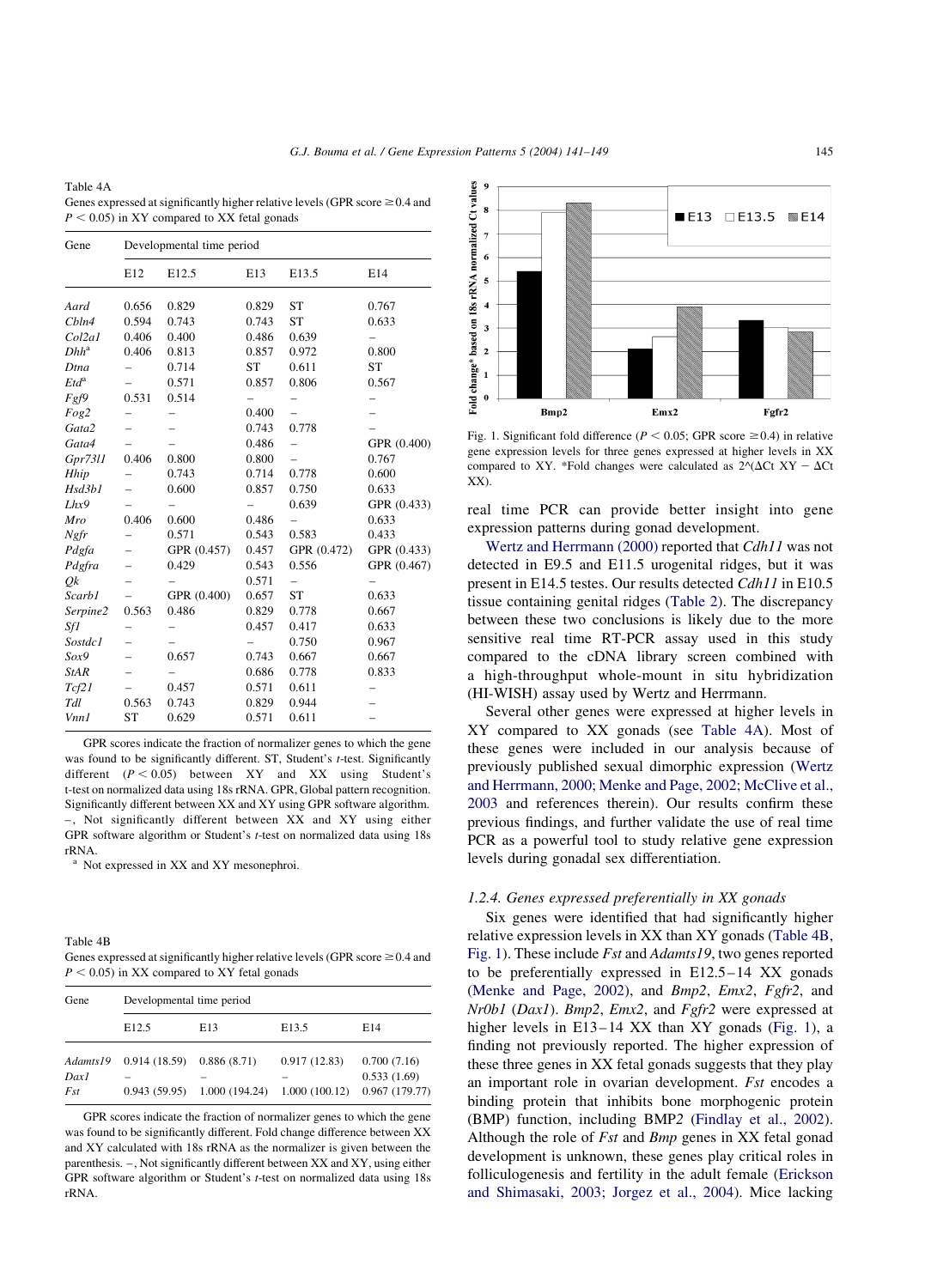Emx2 fail to develop a urogenital system, indicating that this gene is important in kidney and genital ridge formation ([Miyamoto et al., 1997](#page-8-0)). However, specific functions for  $Emx2$  and  $Fgfr2$  in the developing XX gonad remain to be determined.

The other gene expressed at higher levels in XX than XY gonads is the orphan nuclear receptor, Dax1 [\(Table 4B\)](#page-4-0). Dax1 was expressed equally in XX and XY samples at E10.5–13.5. At E14, however, Dax1 relative transcript levels were significantly higher in XX than XY gonads, in general agreement with previous studies ([Ikeda et al., 1996;](#page-8-0) [Ikeda et al., 2001](#page-8-0)).

## 1.2.5. Gene expression in E12–14 XX and XY mesonephroi

Relative gene expression levels were analyzed in E12–14 XX and XY mesonephroi. No significant differences in relative gene expression level were apparent between XY and XX mesonephroi for any genes analyzed, nor were any of these genes expressed exclusively in mesonephroi (data not shown). Genes expressed in gonads but not in mesonephroi include Amh, Cbln1, Cyp17a1, Cyp26b1, Cst9, Dhh, Dmrt1, Etd, and Sry.

#### 1.3. Points of consideration and conclusion

Because the day a mating plug is detected provides an inexact age of the developing fetuses, it is crucial to perform careful embryonic staging to determine the age of each individual fetus in a litter (i.e. counting tail somites and assessing paw morphology, see Section 2). This is especially important because developmental variation exists between individuals within a litter and differentiation occurs at a rapid rate. Apparent discrepancies between data from different laboratories in terms of presence or absence of gene expression at a developmental time point may simply reflect the method used to assess embryonic age. In addition, variation in gene expression data may reflect genetic background differences, another critical consideration when comparing data sets.

The high sensitivity of real time PCR to procedural errors, such as pipetting errors and poor RNA and/or cDNA quality, can lead to substantial differences between individual samples within experimental groups. This is especially the case when sample sizes are small and data is presented as fold differences. In these cases, minor variations in normalized Ct values (number of PCR amplification cycles to reach fluorescent intensity above threshold) can suggest large changes between experimental groups when no significant difference exists. It is crucial, therefore, to assess RNA quality before conducting real time PCR experiments. In addition, because variation can occur over time due to RNA/cDNA degradation, it is important to avoid long-term storage of RNA and cDNA, and to store cDNA samples at  $-20$  °C.

The real time PCR results were analyzed using the statistical software algorithm GPR [\(Akilesh et al., 2003\)](#page-7-0),

and the Student's t-test on normalized Ct values using 18s rRNA as the normalizer gene. Owing to careful RNA preparation/validation, both methods identified the same genes that were significantly different in the majority of cases. However, although preliminary results indicated 18s rRNA to be the most stable expressing housekeeping gene compared to Gpi, Gapd, and Hprt, its use as normalizer gene has limitations ([Bustin, 2000\)](#page-8-0). For example, the higher expression of 18s rRNA relative to all the other genes examined can lead to errors in setting the baseline for the real time PCR analysis. Furthermore, 18s rRNA cannot be used when quantitating mRNA due to the lack of a  $poly(A)$ tail. Finally, in a few instances even 18s rRNA appeared to vary in expression compared to other genes. Because GPR does not require a single invariant housekeeping gene to normalize the data, it is less sensitive to small changes in Ct values caused by RNA and/or cDNA degradation, pipetting errors, or variability in expression levels of the selected normalizer gene. In addition, because each gene is considered individually, GPR is better able to handle PCR failures [\(Akilesh et al., 2003](#page-7-0)). For these reasons, we recommend GPR as the preferred method for analyzing multiple gene expression real time PCR data.

This study demonstrates that real time PCR is a powerful tool for determining multiple gene expression level profiles during gonad differentiation. In addition, it is an efficient method for determining if the expression profile of a gene suggests that it plays a role in gonad development and differentiation. For example, by simply adding to the assay gene specific primer pairs for a number of potential gonad genes, we found that Bmp2, Emx2, and Fgfr2 are expressed at higher relative transcript levels in the XX than XY gonads, a previously unreported finding. We conclude that real time PCR together with other techniques, such as subtractive hybridization and differential displays, will be instrumental in elucidating the complex network of gene interactions regulating gonadal development and differentiation.

## 2. Material and methods

#### 2.1. Animal tissue and genotyping

Mice from the C57BL/6JEi inbred strain were used in this study. Timed matings were performed and midday a vaginal plug was detected in the female was noted as embryonic day (E)0 for the developing embryos. Because of individual developmental variation within a litter, more precise embryonic staging was performed: Fetuses younger than E13 were staged by counting tail somites distal to the hindlimbs ( $\sim$ 8ts corresponds to E10.5,  $\sim$  18ts to E11.5, and  $\sim$  28ts to E12.5) ([Hacker et al., 1995](#page-8-0)), whereas fetuses E13 to E14 were staged according to fore and hind limb morphology ([Theiler, 1989\)](#page-8-0). A section containing the genital ridge/mesonephros complex was isolated from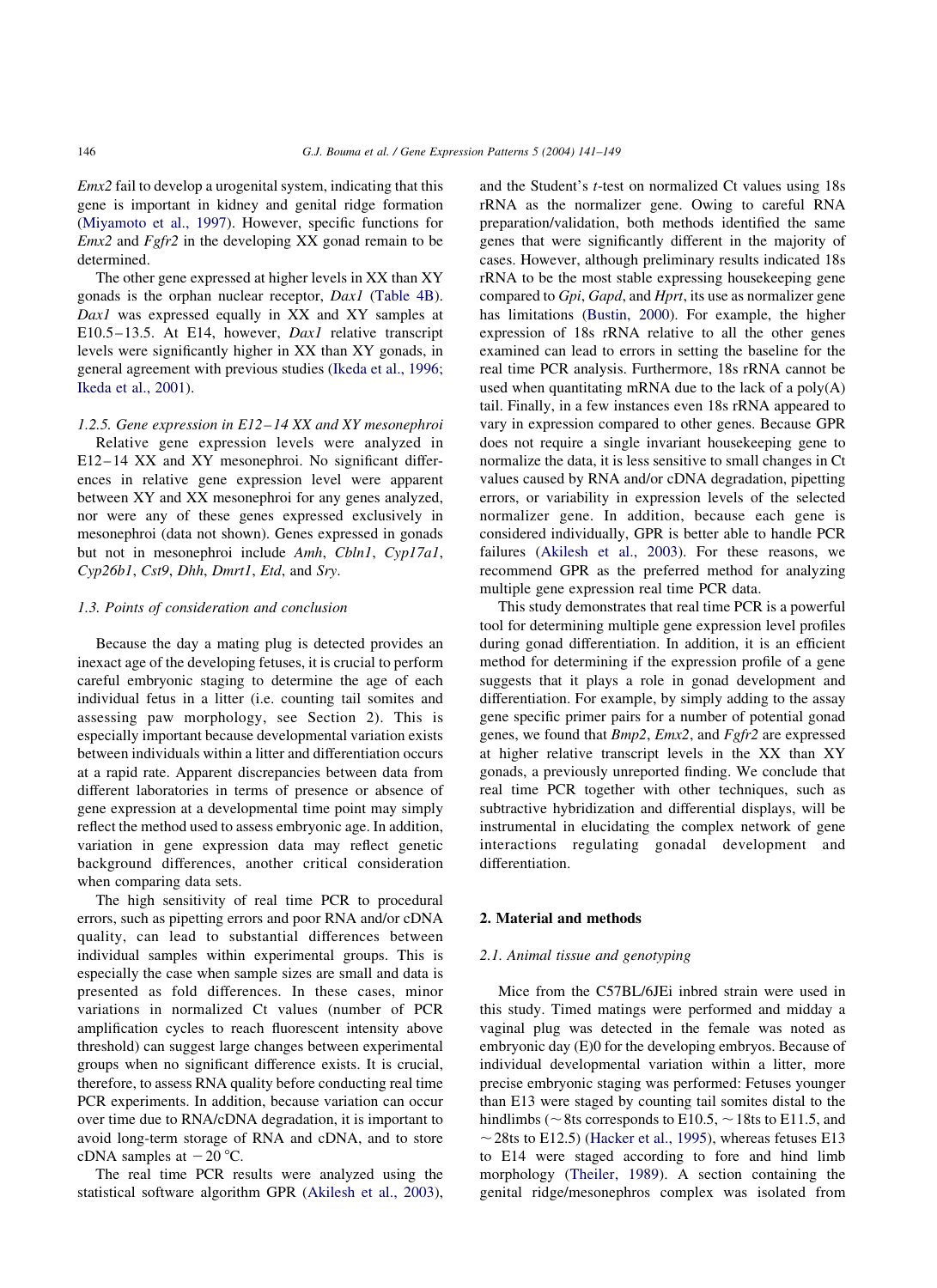E10.5 fetuses, whereas paired gonad/mesonephros complexes were dissected from E11.5 and older fetuses. At E12 and beyond, gonads and mesonephroi were separated before processing. Tissues from each fetus were immediately homogenized individually in lysis buffer containing  $\beta$ -mercaptoethanol (Qiagen RNAeasy kit, Qiagen Inc., Valencia, CA), and then stored at  $-80^{\circ}$ C until RNA isolation. Dissection instruments were cleaned with RNaseZap wipes (Ambion Inc., Austin, TX) between fetuses.

XX and XY mice were distinguished by the absence or presence, respectively, of the Y chromosome using a tail sample digested overnight in lysis buffer (0.05 M KCl, 0.05 M Tris at pH 8.3, 0.1 mg/ml gelatin, 0.45% Nonident P-40, 0.45% Tween, and 60  $\mu$ g/ml Proteinase K) at 55 °C. Multiplex PCR was performed according to [Capel et al.](#page-8-0) [\(1999\)](#page-8-0) using primers for the YMT2/B locus on the Y chromosome (5'-CTGGAGCTCTACAGTGATGA-3' and 5'-CAGTTACCAATCAACACATCAC-3') and primers for the autosomal myogenin gene (5'-TTACGTCCATCGTG GACAGCAT-3' and 5'-TGGGCTGGGTGTTAGTCTTAT- $3'$ ) as a control. The PCR amplification cycle was as follows: 95 °C (2 min), followed by 34 cycles at 96 °C (10 s), 60 °C (30 s), 72 °C (30 s), and one cycle at 72 °C (5 min).

## 2.2. RNA isolation and reverse transcription

Tissue lysate from each individual fetus was applied to QIAshredder spin columns (Qiagen Inc.). RNA was isolated from the flow through using the RNeasy Mini Kit (Qiagen Inc.) according to the manufacturer's description, with the exception that total RNA was eluted with  $40 \mu l$  of RNAse free water (Ambion Inc.) directly into 1  $\mu$ l SUPERase-IN<sup>™</sup> (Ambion Inc.) to inhibit RNAse activity. To prevent DNA contamination, RNA was treated with  $1 \mu 1$  DNase 1 and  $4 \mu$ l 10  $\times$  DNase 1 Reaction Buffer (DNA-free, Ambion Inc.) at 37  $\degree$ C for 30 min. DNase was inactivated by addition of 10 ml DNase inactivation reagent (Ambion Inc.).

Total RNA quantity and quality was assessed using the NanoDrop ND-1000 spectrophotometer (NanoDrop Technologies Inc., Rockland, DE) and the Agilent 2100 bioanalyzer (Agilent Technologies, Palo Alto, CA), respectively. Only samples with  $\sim$  10–40 ng/ $\mu$ l total RNA, a 28s to 18s rRNA ratio of  $1-2$ , and absence of genomic DNA were used in experiments.

RNA was reverse transcribed into cDNA using the  $MessageSensor^M$  RT kit (Ambion Inc.) with addition of random decamer primers and SUPERase-IN $^{\text{TM}}$  (Ambion Inc.). Briefly, nuclease-free PCR tubes (Robbins Scientific Corporation, Sunnydale, CA) containing  $10 \times RT$ -PCR buffer,  $2.5 \text{ mM}$  dNTP mix,  $10 \mu \text{M}$  random decamer primers,  $1 \mu l$  SUPERase-IN,  $1 \mu l$  MessageSensor reverse transcriptase, and  $10 \mu l$  total RNA were incubated for 30 min at 45  $\degree$ C followed by 7.5 min at 95  $\degree$ C. cDNA was stored overnight at  $4^{\circ}$ C or used immediately for real time RTPCR.

## 2.3. Primer design and validation

Genes were selected for a real time PCR multi-gene platform expression profile analysis based on published literature indicating their importance in urogenital development, sex determination/differentiation, or expression in the developing gonad. Initially, 116 genes were selected, including gene family members for a number of genes (e.g. Gata, Bmp, and Sox). Based on their expression level and pattern obtained in preliminary experiments, the gene list was shortened to a final set of 55 genes. To allow similar amplification profiles, all primer pairs were designed to have a melting temperature of 58– 60 °C and produce an amplicon of  $\sim$  120 bp in length. This short amplicon length maximized amplification efficiency and allowed sequencing of the PCR product by the ABI 3700 sequencer (Applied Biosystems, Foster City, CA). To increase specificity, the last five nucleotides at the  $3'$  end of each primer were designed to contain at least three A's or T's. Primer pairs were obtained from MWG Biotech (High Point, NC). [Table 1](#page-2-0) contains a list of the 55 primer pairs used in this study.

To determine the target sequence specificity of each primer pair, PCR analysis was performed on a cDNA pool obtained from E10.5 XY and XX samples, E11, E12.5, and E13 XX and XY gonad/mesonephros complexes, and a neonate ovary and testis. PCR was conducted using AmpliTaq Gold PCR Master Mix (Applied Biosystems, Foster City, CA) containing AmpliTaq Gold DNA polymerase, Gold Buffer, dNTPs, and MgCl<sub>2</sub>. The PCR conditions were: 95 °C for 5 min (one cycle), 95 °C for 15 s and 60 °C for 1 min (40 cycles). Approximate PCR product sizes were determined via gel electrophoresis using 2% SeaKEM LE agarose (BMA Inc., Rockland, ME).

PCR products with the expected band size of  $\sim$  120 bp were further validated by DNA sequencing. Unwanted dNTPs and excess primers were removed by treating PCR products with Exo SAP-IT (USB Corp., Cleveland, OH) according to the manufacturer's instructions. Each PCR product was sequenced bi-directionally on an ABI 3700 sequencer (Applied Biosystems) using  $3.2 \mu M$  of the gene specific forward and reverse primer. The resulting sequences were BLAST searched to verify the correct gene target sequence.

Final validation of primer specificity was performed by conducting dissociation curve analysis using real time PCR analysis for each gene primer pair on the cDNA pool according to the manufacturer's instructions (Applied Biosystems). This analysis is important because it detects decreases in SYBR Green fluorescence resulting from dissociation of the PCR products, and is routinely used to detect non-specific double stranded DNA and/or presence of primer dimmers ([Ririe et al., 1997](#page-8-0); Applied Biosystems).

One primer pair passed the primer validation process but did not produce a signal during the real time PCR analysis. This failure was likely due to the fact that this primer pair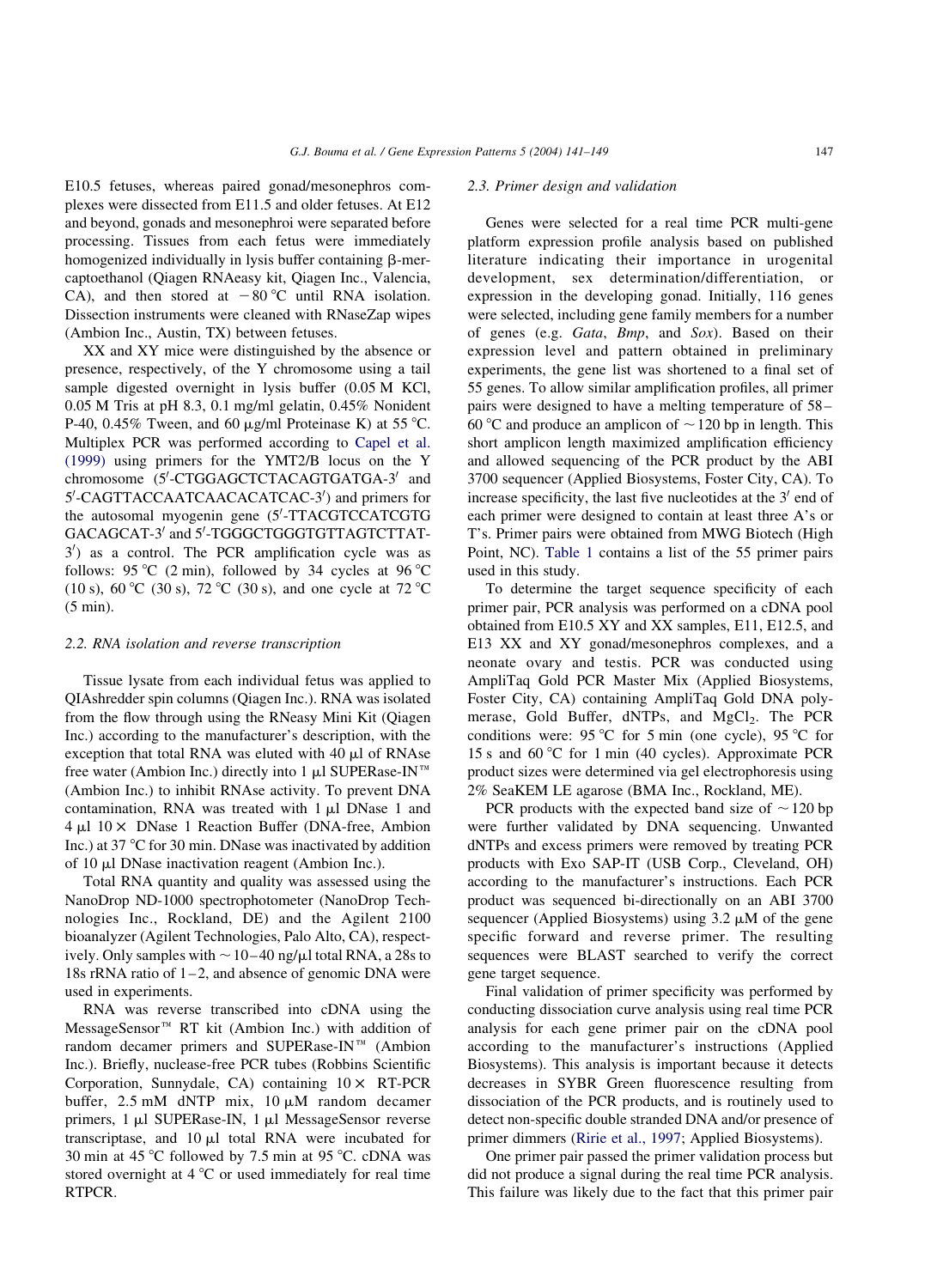<span id="page-7-0"></span>was incompatible with the SYBR Green master mix, or the amount of cDNA template and/or primers used in the real time PCR analysis was to dilute. Redesigning the primers to a different region of the gene eliminated the problem.

# 2.4. Real time RTPCR

Real time PCR was used to determine expression profiles of 51 genes involved in urogenital development and gonadal sex determination/differentiation. Each analysis was performed in a total volume of  $10 \mu l$  reaction mixture containing 1  $\mu$ l cDNA sample (diluted 1:5), 5  $\mu$ l 2  $\times$ SYBR Green PCR Master Mix (Applied Biosystems), 2.5  $\mu$ l RNase free water, and 1.5  $\mu$ l gene specific forward and reverse primer (0.75 nM each). For high throughput analysis, a 96-well primer pair plate was prepared with a forward and reverse primer pair in each well. Primers from this plate were added to 384 well plates so that 55 genes could be analyzed on six cDNA samples, each cDNA sample was obtained from a single fetus. For each cDNA sample analyzed, four housekeeping genes (18s rRNA, Gpi1, Hprt, and Gapd) were included to normalize the data. Real time PCR was performed using an ABI Prism 7900HT Sequence Detection System, with SDS version 2.1 software (Applied Biosystems). The default threshold of 0.2 was maintained, and the baseline was set from 3 to 12 to distinguish background fluorescence from fluorescence generated by SYBR Green binding to the PCR product. The PCR cycle conditions were:  $50^{\circ}$ C for  $2 \text{ min}$  (one cycle), 95 °C for 10 min (one cycle), 95 °C for 15 s and  $60^{\circ}$ C for 1 min (40 cycles).

#### 2.5. Analysis

For each time point, a minimum of 10 cDNA samples (three XY and three XX gonads, three XY and three XX mesonephroi) were analyzed with the exception of E12, where only two XY gonad samples were available. The Ct number, defined as the number of PCR amplification cycles required to reach fluorescent intensity above threshold, was determined for each gene and each developmental time point analyzed.

Data were analyzed in two different ways. First, because 18s rRNA was the most constant expressing housekeeping gene, 18s rRNA was used to normalize the data by subtracting its Ct value from the Ct value obtained for each reaction. Fold changes between XX and XY fetal gonads then were calculated as  $2^{\Lambda}(\Delta\text{C}t)$  $XX - \Delta Ct$  XY), with  $\Delta Ct$  indicating normalized values. Significant changes are determined at  $P < 0.05$  using an unpaired, two-tailed Student's t-test on normalized Ct values. Second, because 18s rRNA expression can vary among cDNA preparations ([Bustin, 2000; Akilesh et al.,](#page-8-0) [2003\)](#page-8-0) we also analyzed relative changes in gene expression between XX and XY samples using

the recently developed statistical algorithm GPR (Akilesh et al., 2003). GPR uses the raw Ct values from each reaction and determines which genes qualify as normalizers. Significant relative changes in gene expression then are determined by comparing each gene with every other gene in the data set. Because GPR does not require a single invariable normalizer, it evaluates changes in gene expression with greater reliability (Akilesh et al., 2003). GPR determines significant changes based on repeated consistent changes compared to the multiple normalizers using a Student's t-test. Each gene is assigned a GPR score that indicates the fraction of normalizer genes to which the gene is found to be significantly different. The greater the number of normalizer genes identifying a candidate gene as significantly different, the higher the GPR score. A GPR score of  $\geq 0.4$  is considered a reliable significant difference between two experimental groups (Akilesh et al., 2003).

## Acknowledgements

The authors thank Shelly Wang for help with tissue processing, and Jeff Budzik and Trudy Radcliffe from the Microchemistry Department at The Jackson Laboratory for the RNA quality and quantification analyses. We are especially indebted to Derry Roopenian for help with the GPR analysis, and Daniel Shaffer for advice on primer design and sample preparation. In addition, we thank Mary Ann Handel, Timothy O'Brien, Derry Roopenian, and Daniel Shaffer for critically reading this manuscript and providing helpful suggestions. The Jackson Laboratory is AALAS accredited and all animal procedures were approved by The Jackson Laboratory Animal Care and Use Committee. This study was supported by NIH grants GM20919 (E.M.E) and HD07065-25 (G.J.B.), and NCI core grant CA34196 (The Jackson Laboratory).

# **References**

- Akilesh, S., Shaffer, D.J., Roopenian, D., 2003. Customized molecular phenotyping by quantitative gene expression and pattern recognition analysis. Genome Res. 13, 1719–1727.
- Armstrong, J.F., Pritchard-Jones, K., Bickmore, W.A., Hastie, N.D., Bard, J.B., 1993. The expression of the Wilms' tumour gene, WT1, in the developing mammalian embryo. Mech. Dev. 40, 85–97.
- Baker, P.J., Sha, J.A., McBride, M.W., Peng, L., Payne, A.H., O'Shaughnessy, P.J., 1999. Expression of 3beta-hydroxysteroid dehydrogenase type I and type VI isoforms in the mouse testis during development. Eur. J. Biochem. 260, 911–917.
- Berta, P., Hawkins, J.R., Sinclair, A.H., Taylor, A., Griffiths, B.L., Goodfellow, P.N., Fellous, M., 1990. Genetic evidence equating SRY and the testis-determining factor. Nature 348, 448–450.
- Birk, O.S., Casiano, D.E., Wassif, C.A., Cogliati, T., Zhao, L., Zhao, Y., Grinberg, A., Huang, S., Kreidberg, J.A., Parker, K.L., Porter, F.D., Westphal, H., 2000. The LIM homeobox gene Lhx9 is essential for mouse gonad formation. Nature 403, 909–913.